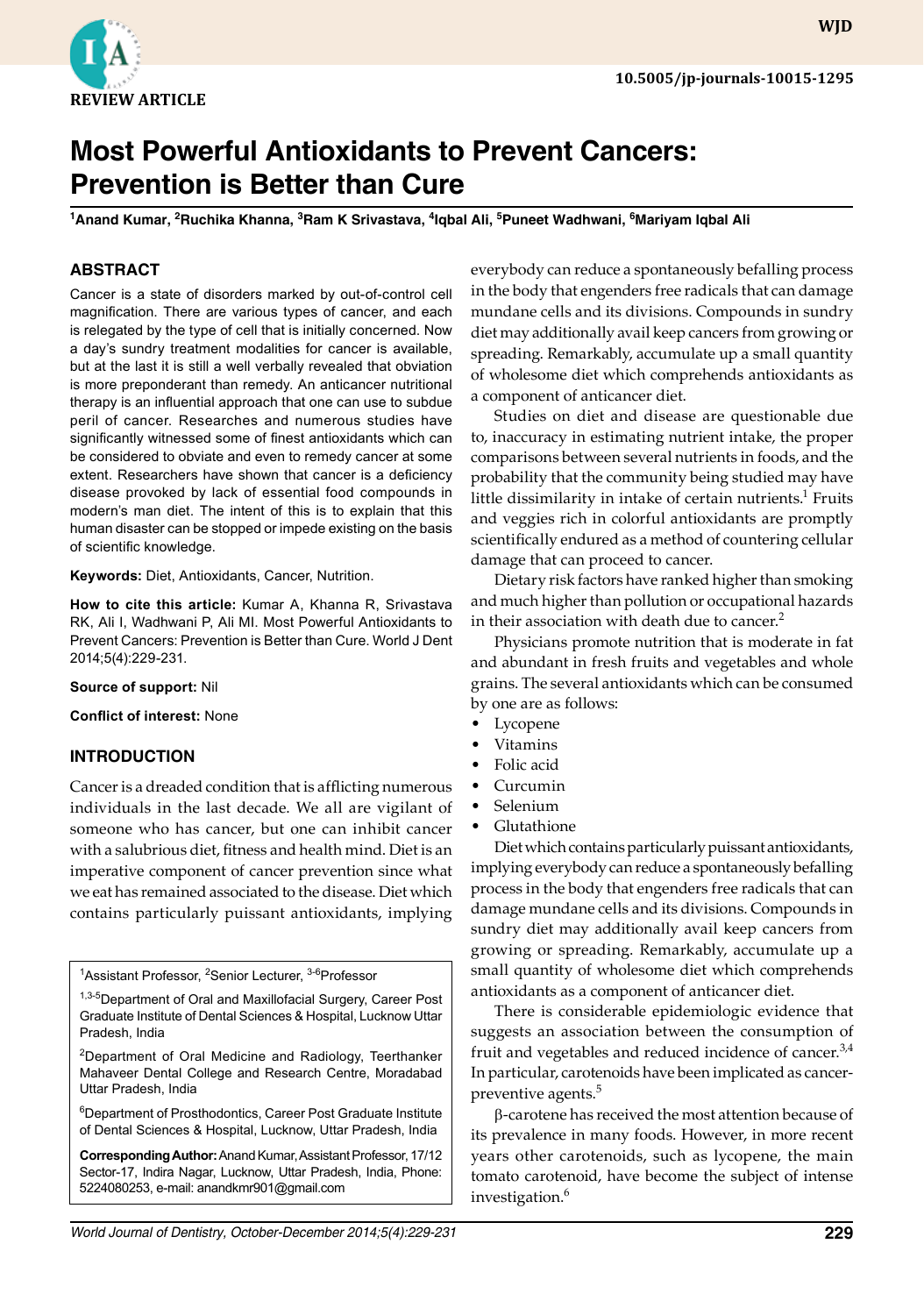# **Lycopene**

Lycopene is a phytochemical, lipophilic (oil soluble) carotenoid pigment found in plant food and unlike other carotenoids lycopene cannot be converted into vitamin A and widely distributed in fruits and vegetables and has drawled significant consideration over the preceding few decades. Thinkable utilization of lycopene contains not solely those in conventional food and constituents but withal in novel subsidiary food preparation specially formulated to promote human health and in oral malignancies as well as use in pharmaceuticals products.

Unique property of lycopene is its powerful antioxidant that quinch specific free radicals called as singlet oxygen. Overall outcomes of lycopene in the diet are not barely it quenches free radicals (less damage in ling run), but it also inhibit the growth of existing cancer cells, stimulates the p53 tumor, suppressor gene to either fix DNA or kill the cell, improves immune cell function and also it boost immune systems.

Lycopene is major carotenoid in pigments found in tomatoes along with lesser amount in various forms. The best-known sources of lycopene are tomatoes, watermelon, guava and pink grapefruit.

Kirsh et al found that increased intake of lycopene was associated with a decreased risk of prostate cancer, but only in men with a family history of the disease.<sup>7</sup>

### **Vitamins**

The four basic fat soluble vitamins are A, D, E and K and these deals with regulation of protein synthesis. Vit A and D interacts with DNA and control gene expression via several transcription factors. Trying to obtain the optimal level of antioxidants, such as vitamin A, C, E and b-carotene at the appropriate time through a balanced diet may be adequate for optimal protection against cancer.

The constant use of oxygen in body generates large amount of free radicals, which are very harmful chemicals and leads to oxidative process which is a chain reaction. Adequate amount of these micronutrients in diet can destroy such excessive amount of free radicals and also stimulate the immune system. They also regulate gene activity in cancer in a way that help curtails the growth of tumor cells. Thus, maintaining the adequate amount of antioxidants in body is vital to optimal health and disease protection.

### **Curcumin**

Principal effective constituent of turmeric is an essential ingredient of Indian and Chinese conventional herbal remedy. It is assumed to be the rationale for the difference in specific cancers occurring. It has many characteristics such as anti-inflammatory, antioxidant, chemopreventive and chemotherapeutic. It has remained acknowledged to be the prevalent prominent natural anti-inflammatory agent, with outcomes alike to drugs, such as hydrocortisone. It is a powerful immune modulatory agent. Furthermore, it has many anticancer features such as improving the body neutralize cancer cells and repressing cancer angiogenesis, metastasis and conception.

# **Selenium**

Selenium is an essential trace element that is part of at least 25 different selenoproteins, such as glutathione peroxidase, an antioxidant enzyme that neutralizes free radicals. Selenium has been investigated as a potential anticarcinogenic agent since 1949, $^8$  and estimated intake of dietary selenium has been correlated with mortality from several cancers.<sup>9</sup> Selenium supplementation, in combination with other antioxidant nutrients, has been shown to reduce the risk of various types of cancer.<sup>10</sup>

# **CONCLUSION**

The prevention of cancer by diet-derived aggregates has distinct benefits over drug-based interventions. Dietary consumption of carotenoids is inversely correlated with the chance of a variety of cancers in various tissues. Lycopene is allegedly a more powerful antioxidant than other of its carotenoid cousins which involve beta-carotene. Its potent antioxidant effects are sufficient in controlling the vitality, diameter and fluidity of cell membranes. Cell membranes are the guardians of cells. They are responsible for choosing that which moves in also out of cells. They admit good nutrients in and eliminate cellular trash and counteract venom from invading the cells. Strong healthy cell membranes are essential in the inhibition of many complications.

It is conceivable in order that amalgamated antioxidant supplements will produce more powerful protective effects against free radical damage in oral precancerous lesions then individual antioxidants.

The incrementing data from research of coalescences of antioxidants was heightened expectations that there results can be utilizable in the treatment of dental diseases.

### **References**

- 1. Block G. Vitamin C and cancer prevention: the epidemiologic evidence. Am J Clin Nutr 1991;53(Suppl 1):270S-282S.
- 2. Lee BM, Park KK. Beneficial and adverse effects of chemopreventive agents. Mutat Res 2003 Feb-Mar;523-524.